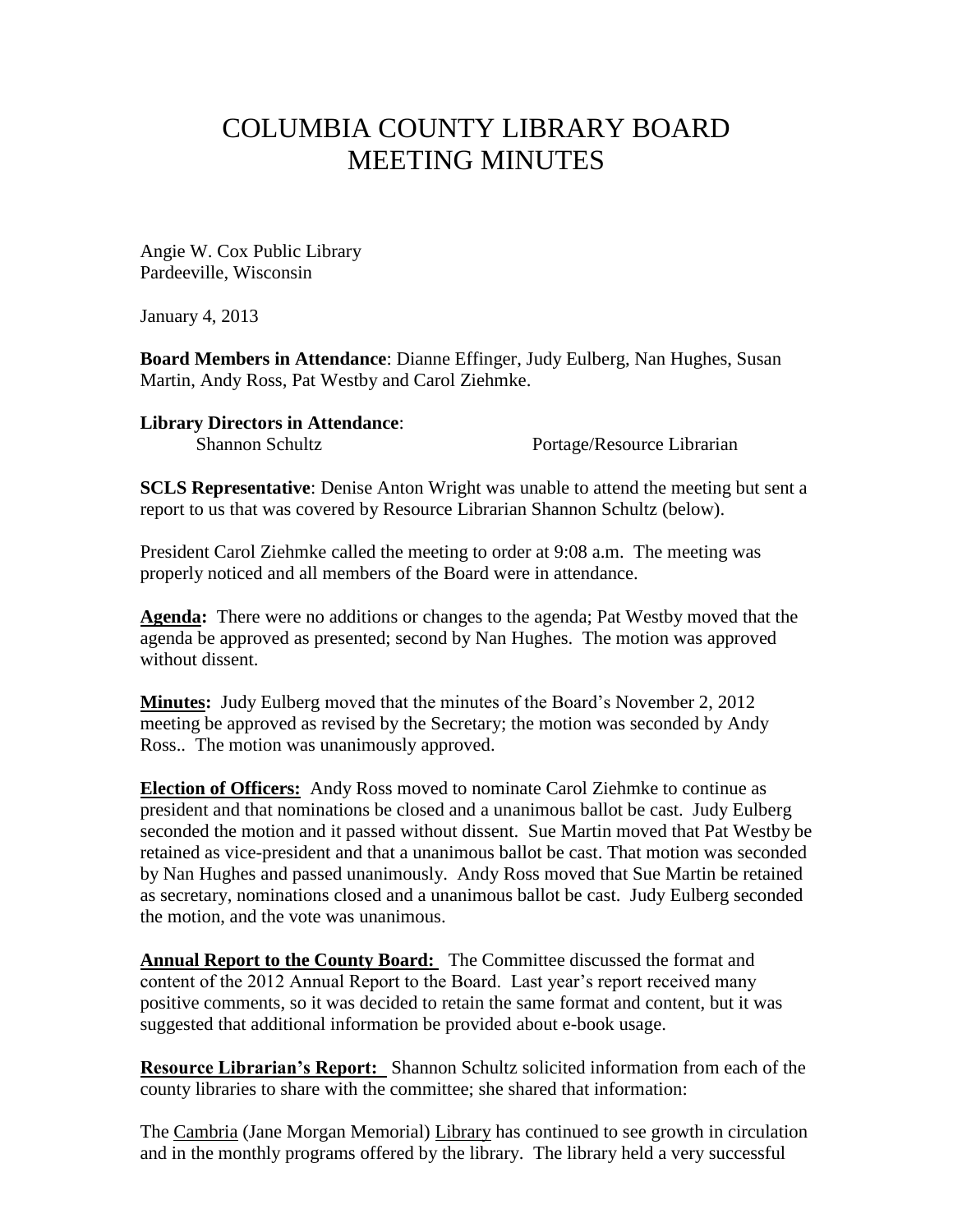silent auction in late fall/early winter, and the proceeds were matched by the Thrivent Group, which raised the amount to be used to enhance the library's collection by approximately \$1600.00. The library board is planning to host a Valentine's Day Tea on February 14.

The Columbus Library is reorganizing the way it provides services to children and families. The library is creating a Children's Services Department, and a new full-time Youth Services/Assistant Director will be hired. The library just added an Early Learning Computer Station, and the library's next project will be to evaluate space usage and the design of its lower level children's area.

The Lodi Women's Club Public Library is in the middle of strategic planning and will host a community discussion on January 23, 2013 as a part of that planning.

The director of the Angie W. Cox Public Library resigned before year's end, and the hiring process is now in place.

In Poynette, the Library Expansion Referendum passed with a 71% YES vote, and the library has hired architectural firms to conduct feasibility studies so that cost estimates can be obtained.

The Rio Community Library held a very successful cookie sale in conjunction with Santa's visit on December 1. About 80 children enjoyed a visit with Santa, had a picture taken on Santa's lap and received a special gift The event was sponsored by the Rio Fire Department and the PTO. The library has formed a LEGO Club and it attracts about 20 kids at each meeting. The community is providing a great deal of support for this new endeavor. The Rio Community Library is mourning the loss of a long-term board member, Gladys Pulver, who died on December 31.

Shannon Schultz reported that the Portage Public Library is developing a Child Safety Policy that will assure that no children will be left unattended or cared for after the library closes for the day. This resulted in a discussion of the role that libraries play in the care of children who remain at the library after its posted operating hours.

**SCLS Report:** Denise Anton was unable to participate in this meeting of the County Library Systems Board, but she provided a written report to the committee. As a result of a recent survey that was conduced, the consensus is that South Central will continue to use the shared online LINKcat catalog in 2013

She also reported that Annual Reports will soon be due and that on-line annual report formats will be available to the libraries in mid-January. Denise will host a webinar on Annual Report preparation on February 1. Denise has been working closely with the LINKcat staff to pre-populate much of the information required for the annual report.